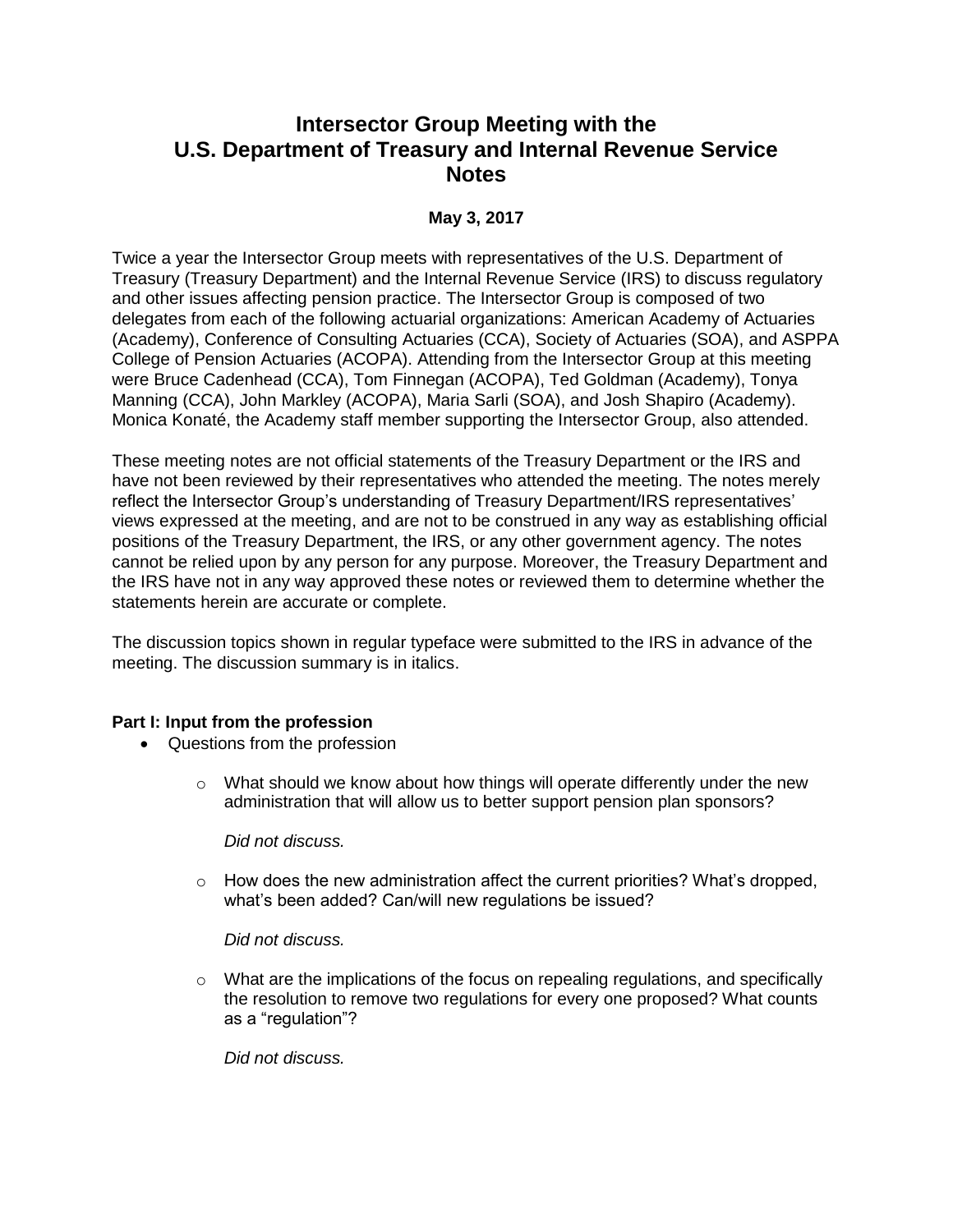> $\circ$  How will repeal work—for example, must an entire regulation be repealed or can only sections or subsections be repealed, leaving the rest intact?

*Did not discuss.*

 $\circ$  Would it be helpful for us to provide a list of regulations to consider, along with discussion of the reasons for their inclusion?

*IRS pointed us to Notice 2017-28—This notice comes out every year asking for input on IRS' priority guidance plan, but the notice asked additional questions this year. Comments received are all considered, and IRS finds it helpful to hear from us on areas we think are high-priority.* 

*In making suggestions about regulations, IRS asked for us to focus on things like whether the regulation:* 

- *resolves significant issues or lessens burdens;*
- *is outdated;*
- *is unnecessarily burdensome or not effective;*
- *promotes sound tax administration; and*
- *can be administered uniformly.*

*IRS always tries to reduce burdens, but there is an added focus now. IRS appreciates our interest and comments.* 

 $\circ$  We've now been without the gray book Q&A's for one year. We feel this has left a gap in our ability to help plan sponsors. Is there anything we can do as a profession to help fill this gap? Are there other ways to respond to these issues as they arise?

*IRS has looked at doing Chief Counsel Advice (CCA) memoranda, which have higher reliability than the gray book, and help identify IRS' current thinking. However, they still can't be relied upon. CCAs are public and are often targeted at abuses. If IRS thinks an answer is clear but there is confusion about it among the public, IRS will put its view out as a CCA. The public can write a letter asking*  for that type of advice. Example: You think the person down the street is overly *aggressive in an interpretation, and as a result is taking clients away from lessaggressive practitioners—that is perfect for a CCA if the IRS believes the issue in question is clear.*

*IRS mentioned "Ask the Experts" panels (not comprised of IRS representatives), with government employees in the audience (like at the 2017 Enrolled Actuaries Meeting Q&NA)*—*IRS believes these are useful forums to both IRS and practitioners as long as a range of viewpoints is represented from the panelists. These sessions help IRS to formulate issues for its priority guidance plan members of the actuarial profession can also make suggestions directly.*

*When IRS representatives are on panels at meetings, a list of anticipated questions to the panel in advance is helpful, so they can prepare in advance and indicate, in advance, if there are questions they are unable to address.*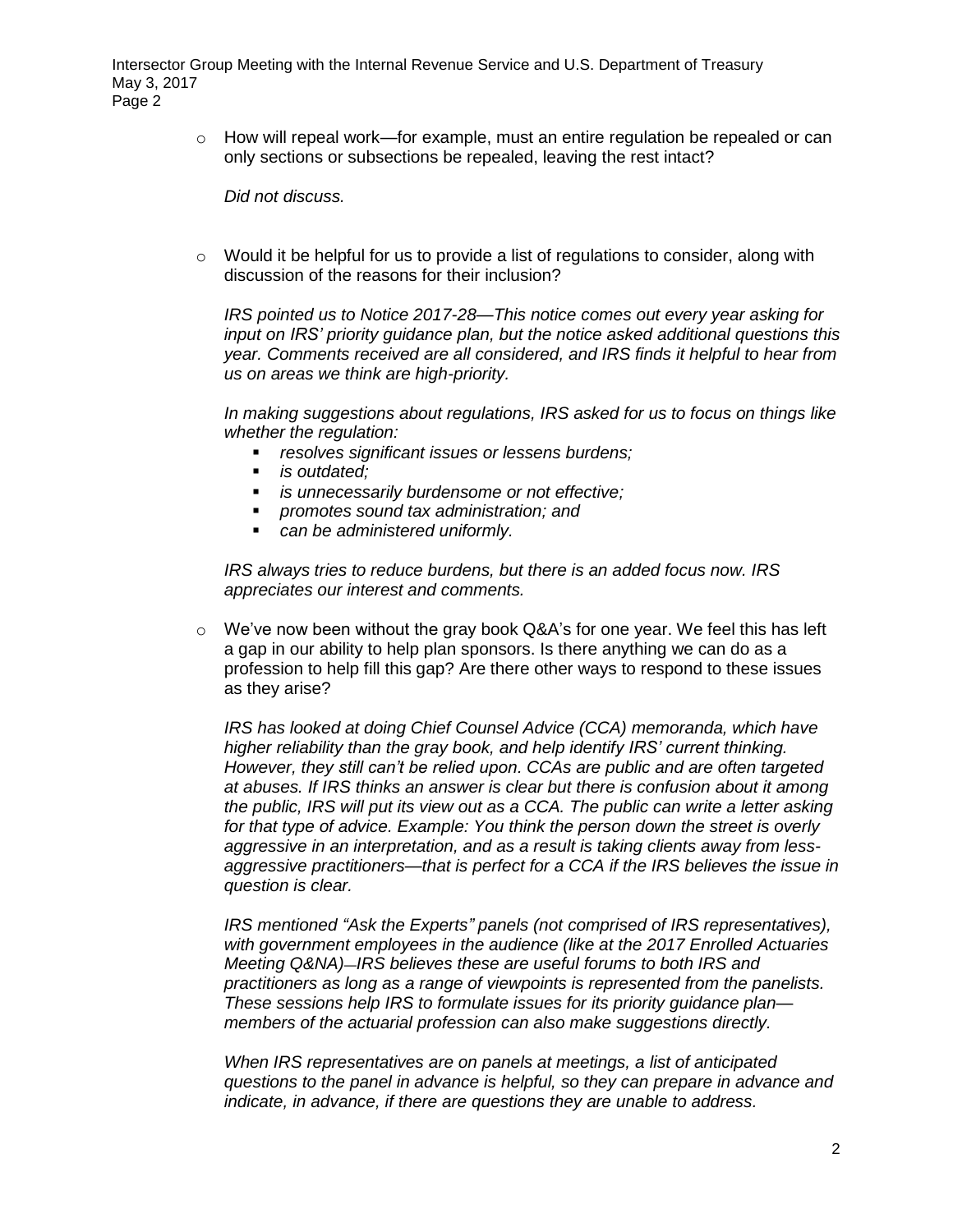*IRS emphasized that the problems with the gray book were (i) overreliance without a clearance process and (2) questions were tough and took a long time, so they were very resource-intensive. IRS did find gray book questions helpful when working on guidance.*

*IRS did not like the idea of the profession putting out questions with suggested answers because people might think that if IRS did not publicly come out against the answer, that would mean IRS agrees. If questioners gave two different potential answers, that might be OK. The question is—what will people think when they read it? Will they think it has IRS imprimatur? Must be sure it is not presented as semiofficial or presented in such a way that people might misinterpret it to be semiofficial. The gray book was never an official answer to anything, but it was treated that way, with no clearance process. The time spent on the gray book was more than on some regulation projects.*

*Attendees from the Intersector Group indicated that without a way to get questions answered, people are really concerned that IRS examiners will take a different position on unclear rules and force costly, retroactive corrections and penalties. IRS indicated that with respect to audits, if plan sponsors don't make every decision "against the government," they will be in a better place.* 

*The Employee Plans group has provided information to examiners (e.g., they did this on the topic of DC plans and the maximum of two loans in a lookback period).*

*Industry Issue Resolution—This program is intended to address facts and circumstances situations IRS sees on audit. It is often used to tell plan sponsors what sort of documentation is needed to have on audit to prove their case—not necessarily to solve legal issues. Industry issue resolutions involve more operational staff (Employee Plans) and chief counsel is not typically involved.*

*IRS has established a [video portal](https://www.irsvideos.gov/) that is similar to IRS Phone Forum, but available on demand. For example, there is a [presentation](https://www.irsvideos.gov/EmployeePlansComplianceResolutionSystemChangesRevenueProcedure2016-51/) on the Employee Plans Compliance Resolution System (EPCRS) and Revenue Procedure 2016- 51 on the portal. Rollouts of new guidance are very good topics for phone forums or on-demand videos.*

*The Intersector Group expressed the view that what is missing in the regulation process is for IRS to ask the profession for feedback on what IRS is thinking before a proposed regulation is issued. IRS responded that at the public hearing on a proposed regulation, IRS has the opportunity to ask questions of people who made comments, and so doing improves IRS' understanding of practitioners' concerns. The Intersector Group indicated that it would be better if that dialogue could happen before the proposed regulation stage—that is, before IRS has staked out a proposed position. Dialogue would be more useful than just sending IRS comments.*

*IRS said it aims to be open, fair, and follow the Administrative Procedures Act (APA). White papers from the profession are particularly helpful. When groups*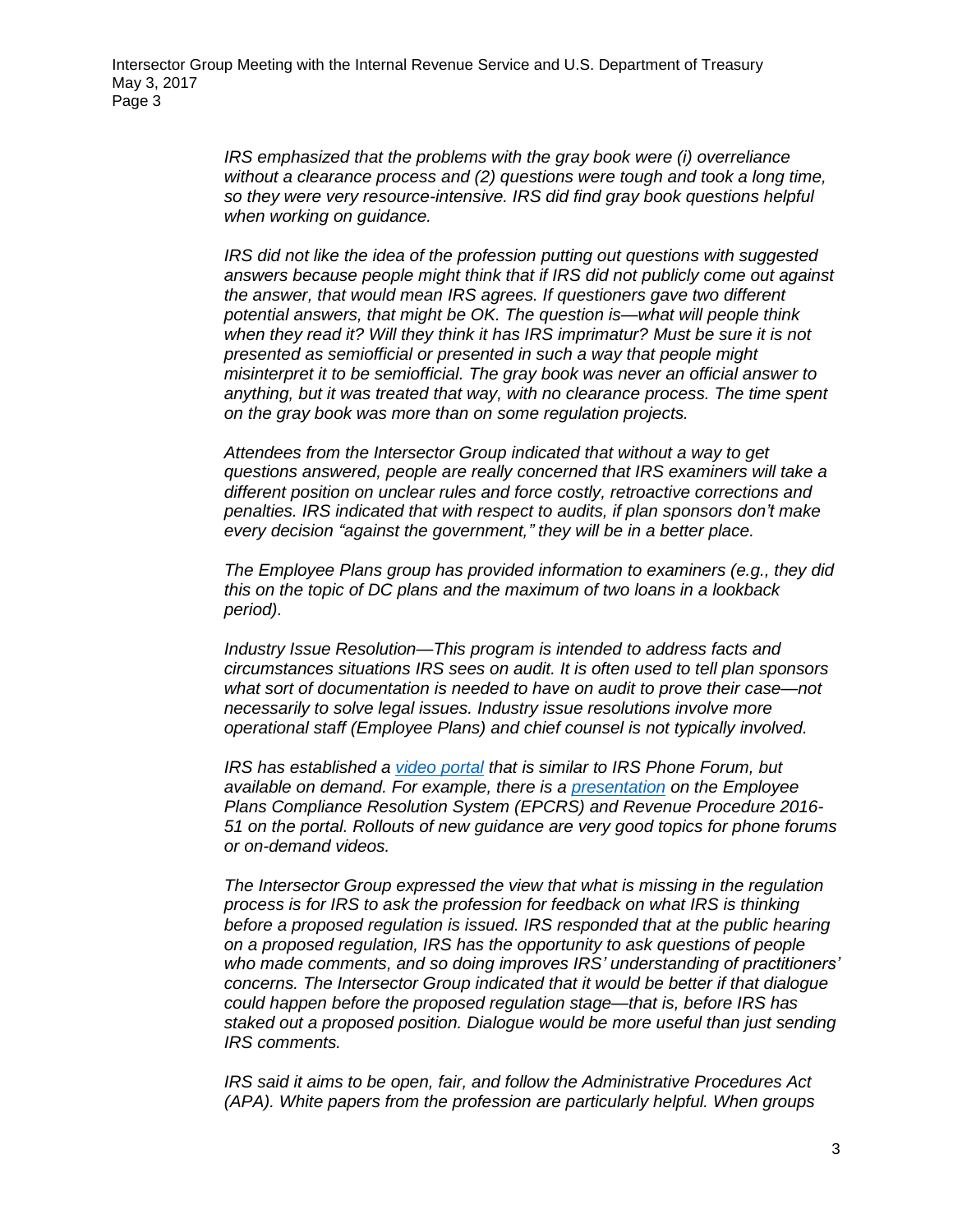> *ask for something, often IRS will ask for a white paper, and often that gets something onto the priority guidance plan, or gets meetings scheduled. IRS can't share information in any such meeting; it needs to be in listening mode*.

> *IRS indicated that for a number of projects (the Affordable Care Act especially) it went through a three-step process – (1) IRS is thinking of these things, and seeks comments from practitioners; then (2) IRS writes a proposed regulation and gets more comments; then (3) regulations are finalized. That approach is resource-intensive.*

- Specific issues for discussion
	- o Finalizing mortality table regulations

*The Intersector Group questioned whether these regulations are "economically significant" and affected by the "two-for-one" rule from the Office of Management and Budget. The Intersector Group also expressed concern about the timing of release of the §417(e) mortality table, and preparation of benefits packages for early 2018 commencements. IRS could not discuss.* 

 $\circ$  Finalizing the update to minimum present value requirements ( $\S 417(e)$ ) regulations

*The Intersector Group expressed two possible technical concerns.* 

*The proposed regulations make clear that the minimum present value under §417(e) includes a pre-retirement mortality discount, regardless of the plan's death benefit. However some plans do not reflect this discount, providing more than the §417(e) absolute minimum. It would seem there may be a problem with the "QJSA most valuable" rule because then the lump sum will be more valuable than the QJSA to a degree not required by §417(e).*

*Secondly, the proposed regulations could be read to imply requirements about calculation of benefits for post-NRD retirements (i.e., use of a mortality increment whether or not a full death benefit is provided). IRS did not provide any feedback as to whether that was intended.*

o Change in funding methods

*The Intersector Group noted that many unanswered questions exist about mergers and spin-offs, including IRC §436 concerns. We indicated that a webinar on mergers and spinoffs and funding method approval would be useful, focusing on how to make it a less painful process and covering things similar to the tips IRS representatives on the 2017 Enrolled Actuaries Meeting panel on funding method changes covered (e.g., reminding people to follow up if they don't hear in six or eight weeks, make sure the most recent revenue procedure is used, use the correct address (not McPherson Station), pay the right fee, etc.). There is a*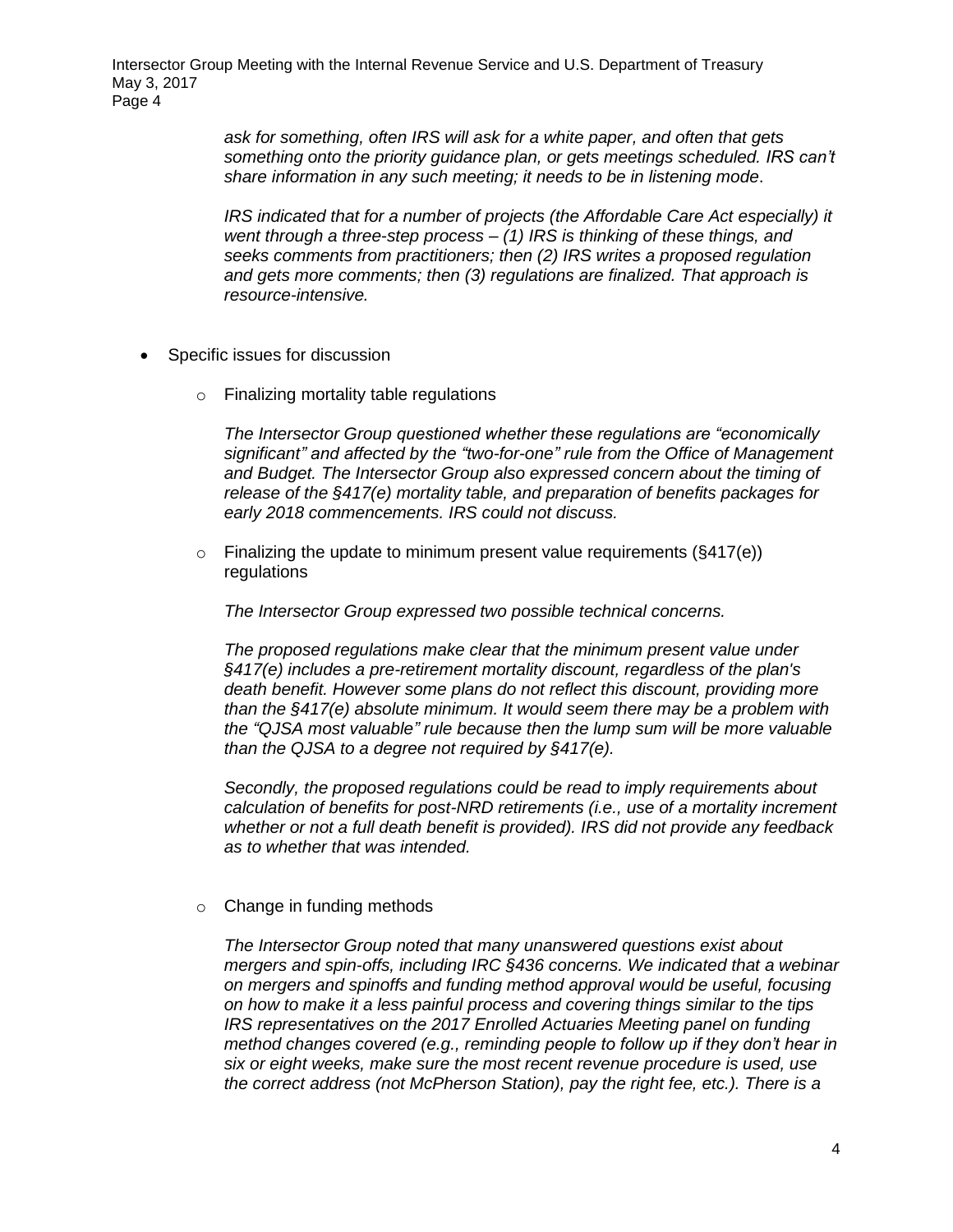> *new Revenue Procedure every year (usually with the same number after the year) that people should follow.*

*The Intersector Group discussed the comment letter on mergers and spinoffs (focusing on IRC §430 and §436) that the Academy sent in 2011, and indicated that nothing seems outdated in there—the Intersector Group believes what was suggested still works and the suggestions would be the same if the letter were written today.*

o Relief for closed DB plans' nondiscrimination testing

.

*The Intersector Group suggested that the aspects of the regulations that cannot be relied upon until the regulations are finalized be permitted to be relied upon in the interim (e.g., the ability to skip the gateway if a plan sponsor can pass the General Test using a 6% normalization rate). IRS was unable to share any information about the status of the regulation project.* 

 $\circ$  Addressing open issues related to variable annuity and hybrid plan designs (pending letters from the Academy)

*The Intersector Group discussed the issue of the prescribed discount rate and the assumed return on assets for funding purposes for variable annuity plans (VAPs), and distinguished the VAP situation from the use of other prescribed assumptions an actuary might disagree with. For other prescribed assumptions, if those prescribed assumptions are realized, the actuary will have the right funding target. But for VAPs, if it is assumed that the §430 discount rates apply, and an assumed "best estimate" expected return on assets must be used to project the benefit adjustments, and if the prescribed assumptions are realized, then the actuary will have the wrong funding target—it is guaranteed to be wrong.* 

*In any event, it would be helpful to have certainty one way or the other as to the IRS view on the funding rules for VAPs.*

*IRS could not address the substance of the argument. But IRS asked, given its limited resources, what is the importance of this issue? The Intersector Group responded that while there are not a lot of VAPs, there are some longstanding, very big plans, and there are newer plans in the smaller plan market. The Intersector Group indicated that for some employers VAPs are a good alternative to simply going DC, but the uncertainty around the funding rules gets in the way. There is just a really big difference between the two viewpoints on the correct funding approach. In response to IRS's question, the Intersector Group also indicated that there is a significant law firm market for VAPs because they provide a better match of assets and liabilities, so partners don't think they put in \$1 million and get out \$750,000. In addition, there is rapidly growing interest among multiemployer plans; there the issues are different, because the discount rate is not prescribed, but uncertainty exists about how far you can deviate from the pure model in plan design by adding features designed to mitigate participant benefit volatility.*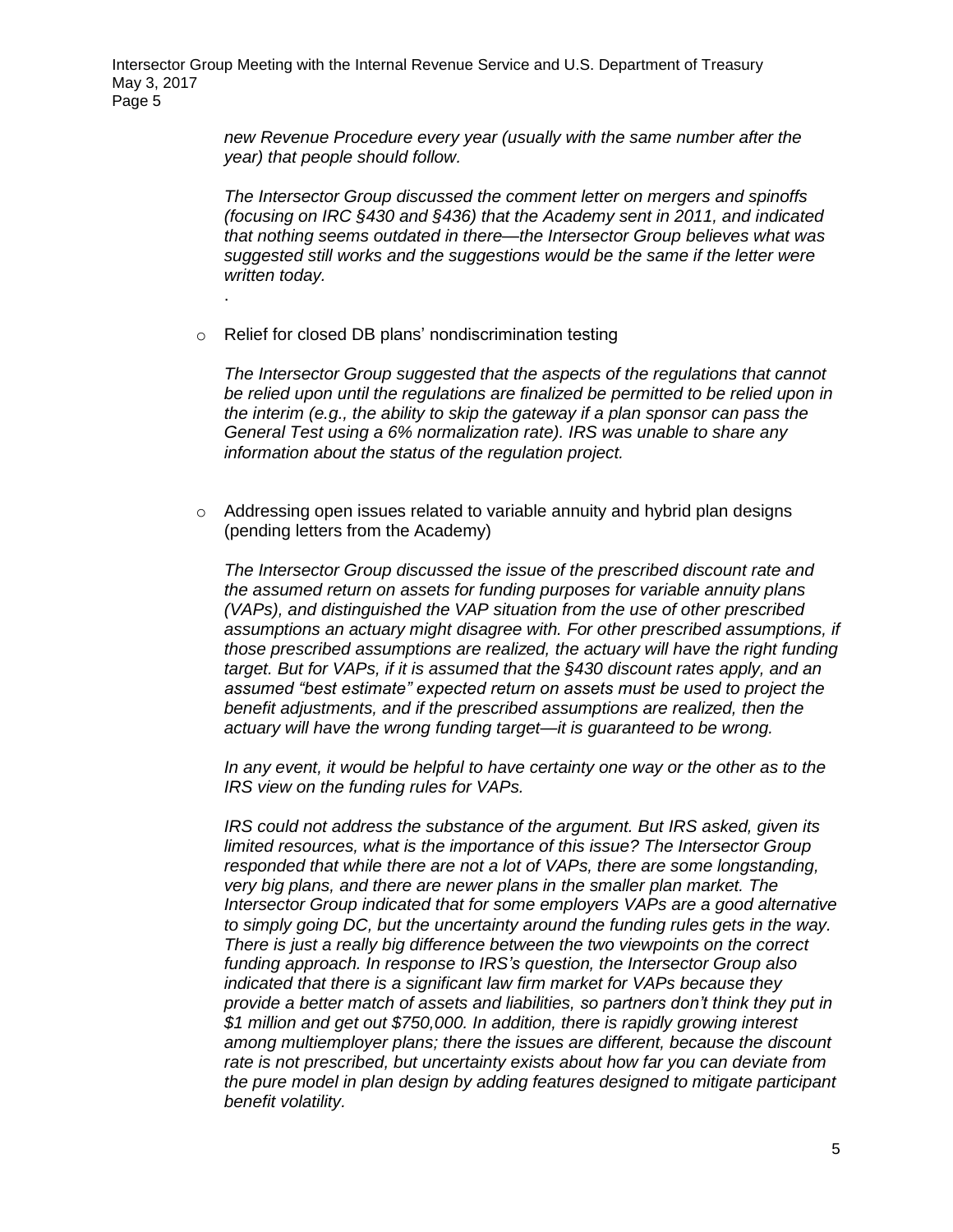*IRS suggested a white paper on these issues would be very useful.*

*The Intersector Group asked whether the §430 funding question raised above could be answered even if IRS did not have the resources to tackle all the issues. IRS responded that the ripples of the answer were too wide to be able to address narrowly.*

*The Intersector Group indicated that if there are follow-up questions to the letter the Academy intends to send, and the upcoming practice note, the Intersector Group would like the opportunity to respond.*

*IRS indicated that there is a distinction between accrual issues and funding issues for VAPs and there is a tendency to conflate the issues and suggested that, in any comments made, the Intersector Group clearly separate the issues of (i) accrual rules, (ii) employer discretion, (iii) §411(a)(9) (the normal retirement benefit cannot be less than any early retirement benefit), and (iv) funding.*

o Market rate hybrid plans (e.g., projection rates for accrual rules, IRC *§*415, nondiscrimination testing)

*IRS said sooner would be better than later (for sending the upcoming Academy letter).*

o DC and DB QLACs

*The Intersector Group brought up the topic of the feasibility of adding Qualifying Longevity Annuity Contracts (QLACs) to DB plans and indicated that it is happy to provide information if IRS would find that helpful. IRS indicated that it hasn't forgotten about this topic, but it is on the back-burner. The Intersector Group agreed that it is in the category of "nice to have but not must-have," so a lower priority is probably the right decision.* 

*We discussed theories around why use of annuities in IRA/§401(k) plans is low. IRS believes take-up rates for QLACs/annuities will go up when interest rates go up.*

### **Part II: Issues from IRS/Treasury**

For each of the topics below, IRS would be interested in hearing about:

- Common practice(s)
- Feedback as to whether there are enough questions and variations in practice to warrant issuing guidance
- Whether some practitioners and/or plan sponsors are taking aggressive positions that should be addressed in future guidance

Topics:

Adjusted Funding Target Attainment Percentage (AFTAP) certifications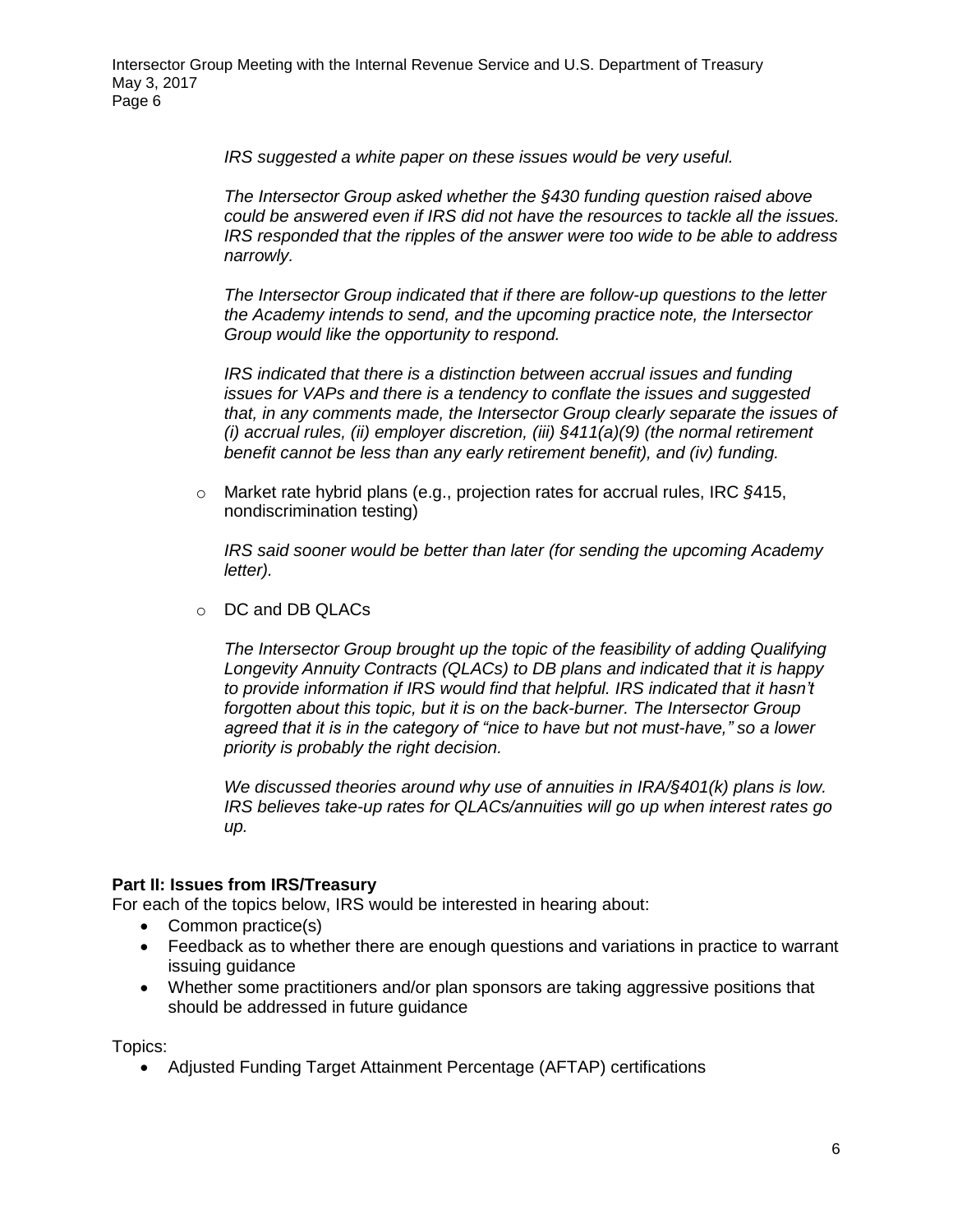> $\circ$  Timing—are there issues with plan sponsors trying to influence the timing to delay imposing/removing §436 benefit restrictions or any issues with range certifications?

*The Intersector Group indicated that there are currently fewer plans subject to restrictions due to interest rate stabilization. Typically the actuary wants the plan sponsor to dictate when the AFTAP will be certified—the actuary does not want to be a fiduciary.*

*The group discussed whether plan sponsors drag their feet, and suggested it was more about wanting to make contributions first so they don't go into restrictions and come out when a contribution is made, and not wanting to accelerate contributions. There is not a lot of dragging feet to avoid imposing or lifting restrictions when contributions that will make a difference are not pending, but there is certainly an administrative concern if plan sponsors can't administer it immediately after the AFTAP is certified, because there is no time allowed for implementation. More issues with the timing of AFTAP certifications may arise if interest rates go down due to the widening of the interest rate stabilization corridor.*

- Mergers/spinoffs
	- $\circ$  AFTAP certification/presumptions; actual rate of return used to update funding balances

*The Intersector Group indicated that its views on how this should work remain consistent with the 2011 Academy letter.*

 Change in the enrolled actuary (EA) for the plan—what do people consider to be the effective date of the change?

*The Intersector Group suggested that the reason for the funding balance election process is for the plan sponsor to know what is going on, so the group suggested that maybe there should be some sort of common-sense easy to follow rules for transitions in EA because the plan sponsor typically understands what is going on with the EA change and was not intending to change elections as a result.*

*IRS indicated that the question was not about standing elections specifically—it is asking more broadly: "When does the EA change?" IRS wants to figure out the right way to do this. The Intersector Group indicated that it believes the change doesn't occur when a new actuary signs a contract or is awarded the business, but after he or she reproduced the prior actuary's numbers so that the new actuary can sign off on things. For changes in EA within the same firm, the group believes the change occurs when the new actuary does something (e.g., signs an AFTAP, receives a funding balance election) that "the plan's enrolled actuary" is supposed to do.* 

*IRS indicated that it is strange when the prior actuary signs the 2016 Schedule SB and the 2017 Schedule SB, and the new plan actuary signs the 2018 AFTAP in the middle. (IRS seems to be looking at things chronologically, but because in practice it is more*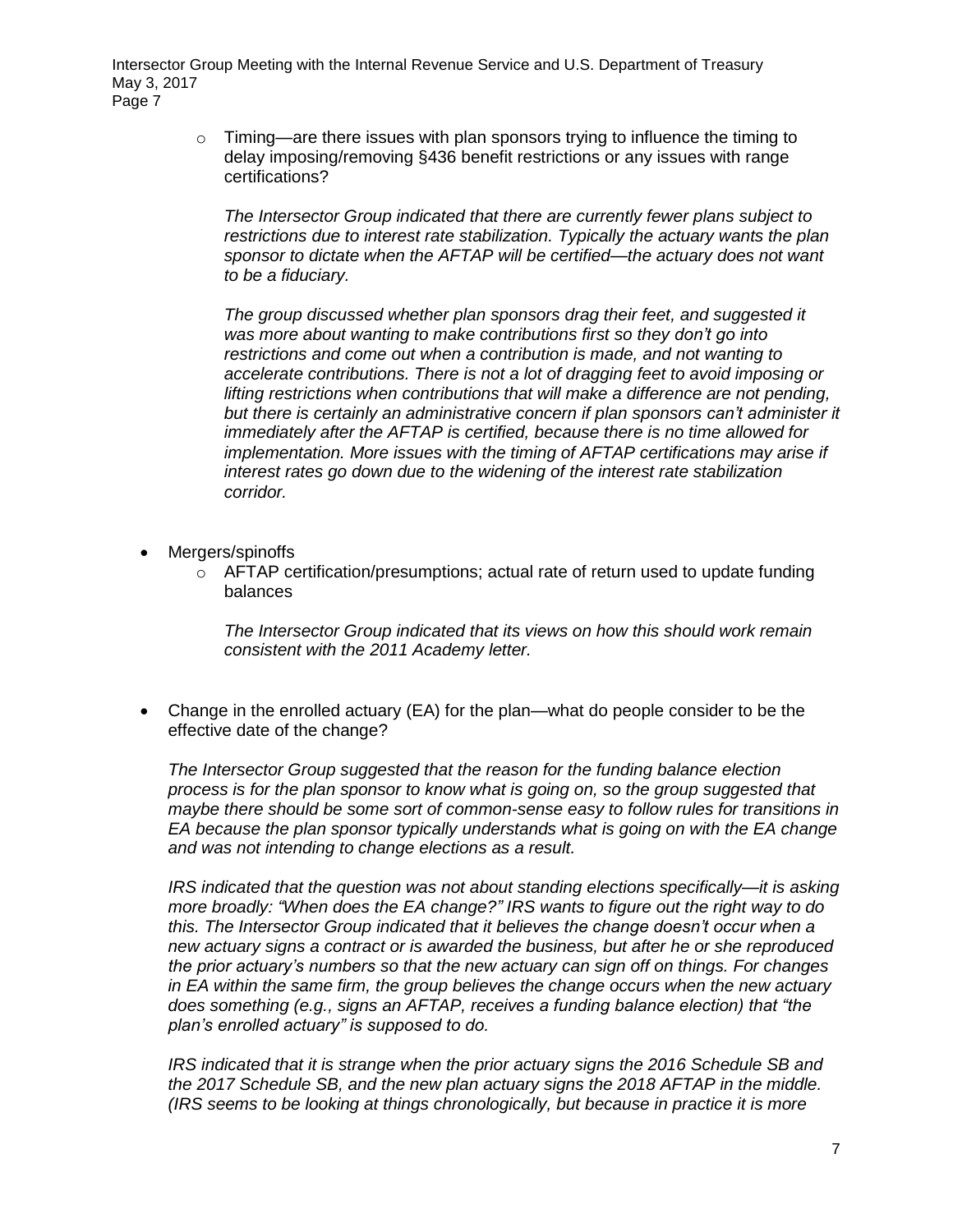*about who is doing the valuation for the plan year, the scenario just described is what will typically happen if a new actuary is appointed for the 2018 plan year). IRS asked: Who is the EA for the plan in that interim period? Is the lack of any other AFTAP that is signed evidence that the new EA who signed the AFTAP is the EA for the plan year?*

*The Intersector Group made the point that there is never any confusion among the client and the EAs involved about who the EA is, which the group believes is what is important.*

*We discussed that in practice we have suggested refreshing standing elections to the new EA, or doing new elections to both EAs, just to be safe with elections and standing elections.*

 DB plans that adjust the benefit accrued for a given year based on the asset return for the prior year

*Some plans amend accruals based on past investment experience, rather than having a potentially more complicated VAP. This is not widespread among multiemployer plans, but the Intersector Group indicated that for both multiemployer and single-employer plans, there is some desire to help mitigate investment losses for plan sponsors without going to a full VAP. The group pointed out, however, that if experience is bad and a plan sponsor reduces accruals to \$0, current employees are being penalized to preserve benefits for prior employees, and perhaps the effect of investment losses should better align with the people the experience relates to.*

Hybrid plans with interest credit choice based on age

*While the hybrid regulations technically allow this, there is a lot of technical uncertainty (e.g., are there age discrimination issues?), so plan sponsors are not yet adopting hybrid plans with interest credit choices based on age.*

 Cash balance plans with market-based interest crediting rates (including "participant choice" plans and plans that base the interest crediting rates on the return on plan assets)

*See answer above; due to uncertainty, significant numbers of new plans or plans adding these features do not now exist, but those that already existed have many technical uncertainties to grapple with.* 

### **Part III: IRS/Treasury Selected Insights**

Discussion on interaction with the IRS, including:

 Constraints on IRS's ability to participate in conferences and other outside meetings travel expenses, meeting size, etc.

*Not discussed.*

Use of formal versus informal channels for comment / discussion

*Discussed above.*

### **Part IV: Top retirement issues**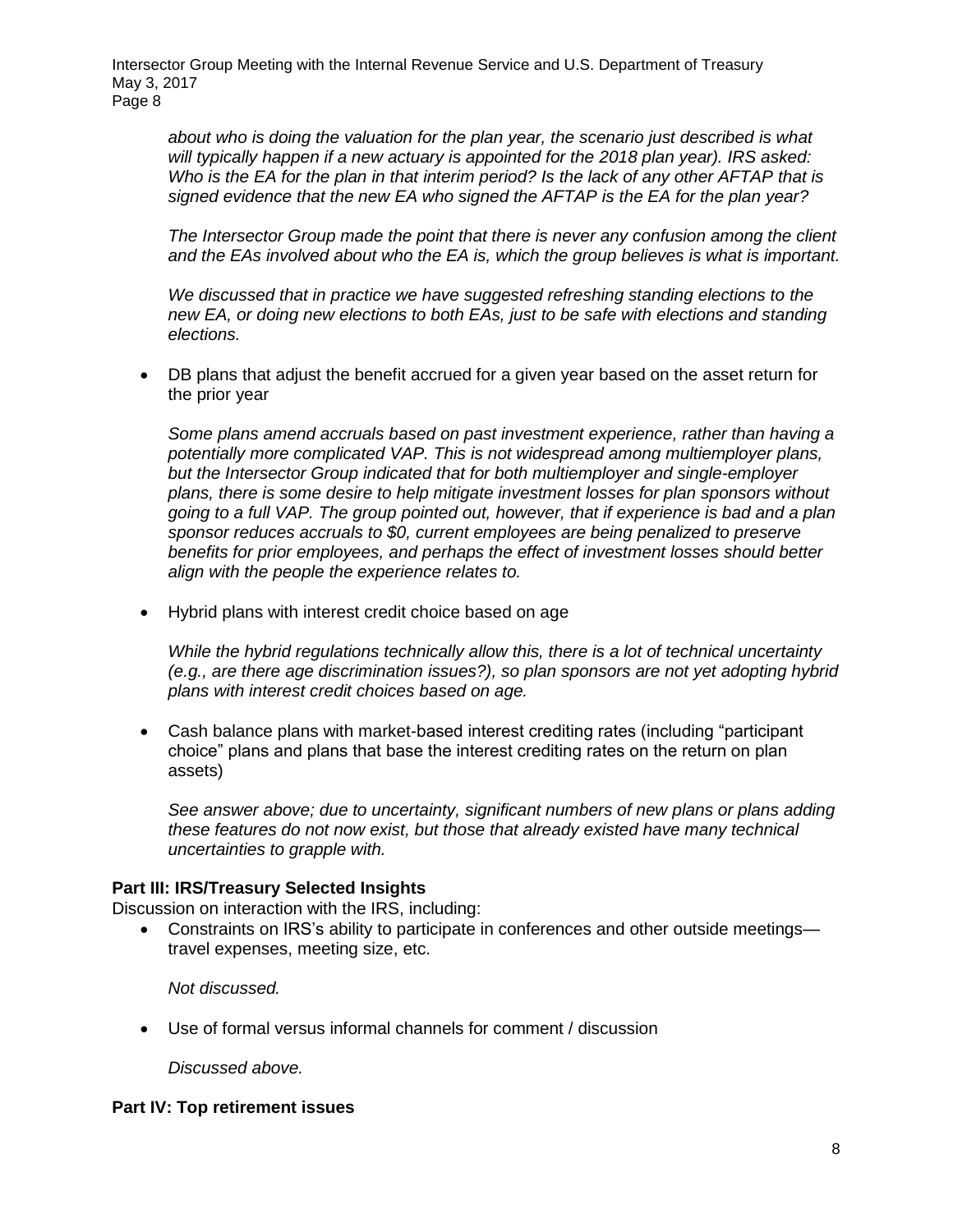- Top retirement policy issues practitioners are hearing from plan sponsors—reason for discussing is that it could determine future IRS, Treasury, PBGC, or DOL priorities and activities.
	- o Managing frozen DB plans and potential uptick in terminations if economy and markets create a conducive environment

*Not discussed.*

o Issues associated with aging plan populations (e.g., closed DB plans, post-NRD issues, missing participants)

*Not discussed.*

 $\circ$  Risk transfers—continued focus on lump-sum cash-outs and annuity purchases

*Not discussed.*

 $\circ$  Multiemployer plan long-term sustainability (in light of the Multiemployer Pension Reform Act)

*Not discussed.*

 $\circ$  Security of PBGC multiemployer program and run-off consequences for the single-employer program

*Not discussed.*

o Public defined benefit pension plan long-term sustainability

*Not discussed.*

o Emergence of DB risk-sharing types of programs

*The Intersector Group said that an example of this type of program is composite plans; other countries are exploring this option (e.g., Netherlands, Canada). IRS asked for more information about what these programs look like. The group said that DC plans are getting smarter—automatic enrollment and escalation is the first step. The next step is more personalized: using different rates of autoenrollment (i.e., individual default rates) based on what is known about the participant, and refreshing those auto-enrollment rates throughout the employee's working lifetime. In other words, using behavioral science to keep employees on a path to a secure retirement. This is an emerging concept. The draw-down component in these programs also adjusts for gains and losses automatically. Participants would be able to opt out.*

 $\circ$  Lifetime income in defined contribution plans—need for more workable options

*Not discussed.*